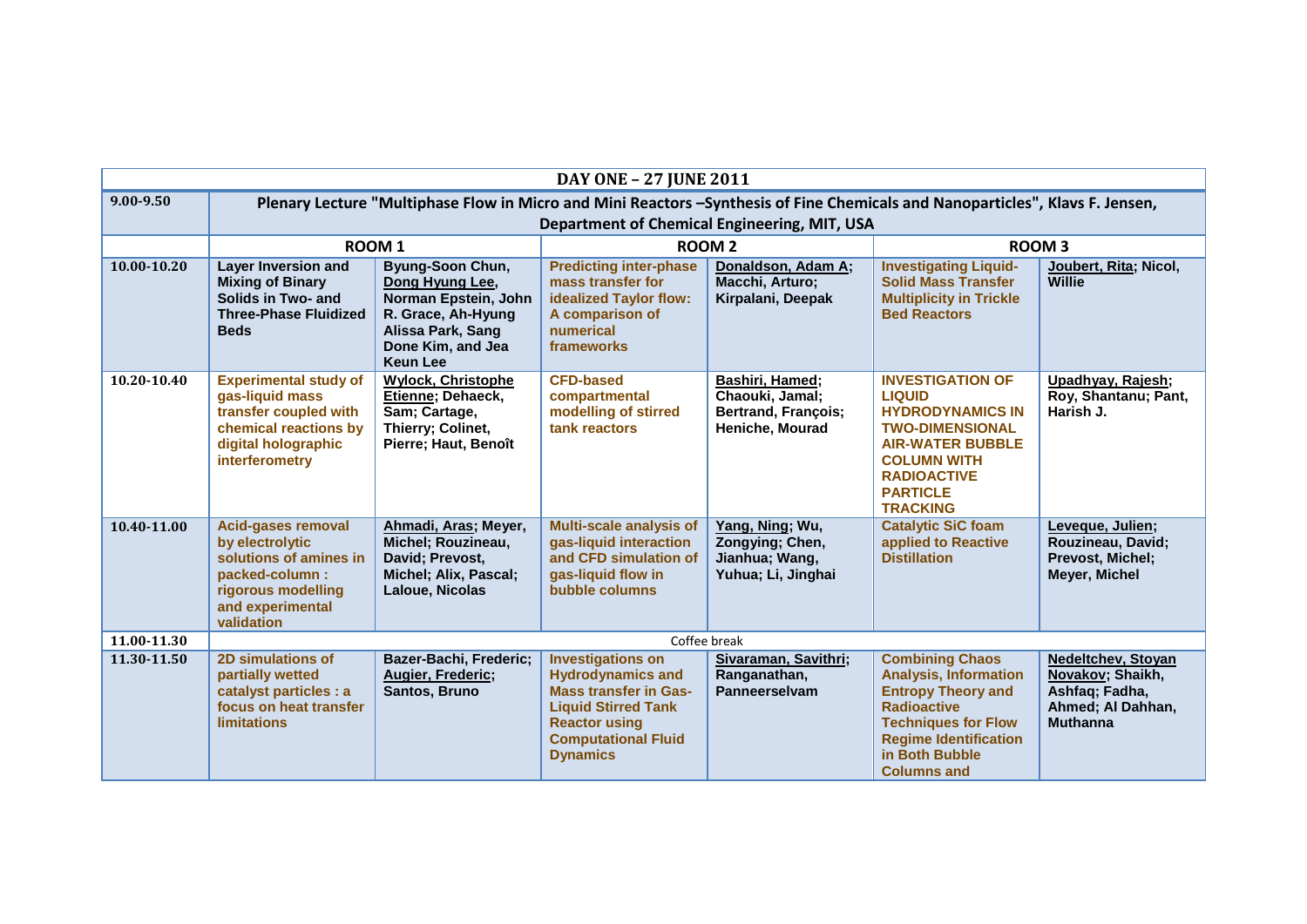|             |                                                                                                                                                           |                                                                                                |                                                                                                                                                                              |                                                                                                           | <b>Fluidized Beds</b>                                                                               |                                                                                    |
|-------------|-----------------------------------------------------------------------------------------------------------------------------------------------------------|------------------------------------------------------------------------------------------------|------------------------------------------------------------------------------------------------------------------------------------------------------------------------------|-----------------------------------------------------------------------------------------------------------|-----------------------------------------------------------------------------------------------------|------------------------------------------------------------------------------------|
| 11.50-12.10 | <b>Pressure Drop and</b><br><b>Mass Transfer Studies</b><br>in Structured Catalytic<br><b>Packings</b>                                                    | Zhigang, Lei;<br>Chengna, Dai;<br>Biaohua, Chen                                                | <b>Contact Line Motion</b><br><b>Without Slip in Lattice</b><br><b>Boltzmann</b><br><b>Simulations</b>                                                                       | Kamali, M.R.;<br>Gillissen, J.J.J.;<br>Sundaresan, S.; van<br>den Akker, H.E.A.                           | Can we control the<br>hydrodynamics of<br>slurry bubble<br>columns?                                 | Hooshyar, Nasim;<br>Hamersma, Peter J.;<br>Mudde, Robert F.; van<br>Ommen, J. Ruud |
| 12.10-12.30 | <b>Hydrodynamics of</b><br>gas liquid flow in<br>minichannels<br>bounded with<br>permeable walls                                                          | Bi, Xiaotao Tony;<br>Zhang, Lifeng;<br>Wilkinson, David;<br>Stumper, Jurgen;<br>Wang, Haijiang | <b>High-order simulation</b><br>of a bubble column<br>using Population<br><b>Balance</b>                                                                                     | Sporleder, Federico;<br>Dorao, Carlos Alberto;<br>Jakobsen, Hugo Atle                                     | <b>Effect of spent grains</b><br>on flow regime<br>transition in Bubble<br><b>Column</b>            | Mota, André Manuel;<br>Vicente, António A.;<br>Teixeira, José A.                   |
| 12.30-14.00 |                                                                                                                                                           |                                                                                                |                                                                                                                                                                              | Lunch                                                                                                     |                                                                                                     |                                                                                    |
| 14.00-14.50 |                                                                                                                                                           |                                                                                                | Plenary Lecture - "Advanced Eulerian models for multiphase flows", Rodney O. Fox, Department of Chemical and Biological Engineering,                                         |                                                                                                           |                                                                                                     |                                                                                    |
|             |                                                                                                                                                           |                                                                                                |                                                                                                                                                                              | <b>Iowa State University, USA</b>                                                                         |                                                                                                     |                                                                                    |
|             |                                                                                                                                                           |                                                                                                |                                                                                                                                                                              |                                                                                                           |                                                                                                     |                                                                                    |
| 15.00-15.20 | <b>Particle Fluctuations</b><br>and Dispersion in<br><b>Three-phase Fluidized</b><br><b>Beds with Viscous</b><br>and Low Surface<br><b>Tension Media*</b> | Lim, Hyun-Oh; Seo,<br>Myung-Jae; Kang,<br>Yong; Jun, Ki-Won                                    | <b>CFD simulation and</b><br>experimental<br>measurement of gas<br>holdup and liquid<br>interstitial velocity in<br>internal loop airlift<br>reactor                         | Simcik, Miroslav;<br>Mota, Andre; Ruzicka,<br>Marek; Vicente,<br>Antonio; Teixeira,<br>Jose; Drahoš, Jiří | <b>Mass Transfer in</b><br><b>Bubble Columns with</b><br><b>Organic Liquids</b>                     | Jordan, Uwe;<br>Nedeltchew, Stoyan;<br>Schumpe, Adrian                             |
| 15.20-15.40 | <b>Direct numerical</b><br>simulation of mass<br>transfer between a<br>gas and a turbulent<br>falling liquid film                                         | Gelbgras, Valérie;<br>Drugmand, Jean-<br>Christophe; Haut,<br><b>Benoît</b>                    | <b>Single-phase flow</b><br>model development<br>for macroscopic<br>liquid flow evaluation<br>in gas-liquid<br>reactorsby<br>computational fluid<br>dynamics                 | L. Martinelli, S.Talvy,<br>S.Liégeois,<br>A.VandenBerghe, E.<br>Chauveheid, B.Haut                        | <b>Analysis of bubble</b><br>populations obtained<br>in full-scale aeration<br>tanks in clean water | Fayolle, Yannick;<br>Cockx, Arnaud;<br>Legendre, Dominique;<br>Gillot, Sylvie      |
| 15.40-16.00 | <b>Hydrodynamics and</b><br>performance of a<br>novel slurry bubble<br>column - Column<br>flotation                                                       | Shukla, Satish<br>Chandra; Mukherjee,<br>Dibyendu; Kundu,<br>Gautam                            | <b>Development of a tool</b><br>using CFD for the<br>assessment of the<br>disinfection process<br>by ozonation in<br>industrial scale<br>drinking water<br>treatment plants. | S. Talvy, F.Debaste,<br>L.Martinelli,<br>E.Chauveheid, B.Haut                                             | <b>Effects of viscosity</b><br>and relaxation time on<br>the hydrodynamics of<br>gas-liquid systems | Olivieri, Giuseppe;<br>Marzocchella,<br>Antonio; Salatino,<br><b>Piero</b>         |
| 16.00-16.30 | Coffee break                                                                                                                                              |                                                                                                |                                                                                                                                                                              |                                                                                                           |                                                                                                     |                                                                                    |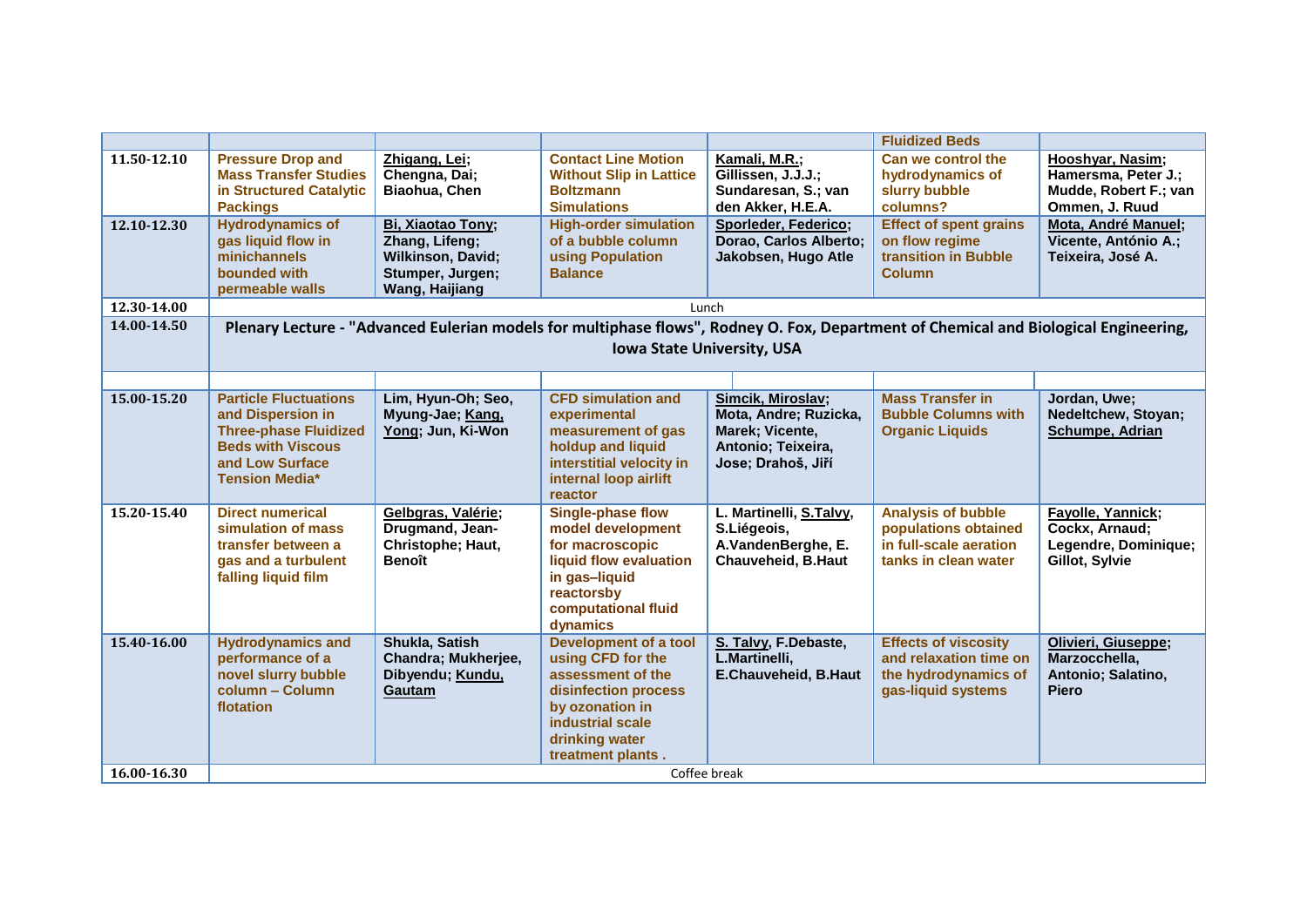| 16.30-16.50 | The Influence of<br><b>Operational</b><br><b>Conditions on the</b><br><b>Meniscus Dynamics</b><br>in Bubble Formation         | <b>Stanovsky, Petr;</b><br>Ruzicka, Marek C.;<br>Drahoš, Jiří                                               | <b>CFD Simulation of air</b><br>lift reactors: Design<br><b>Optimization</b>                                            | Deshpande, Sagar S.;<br>Dhotre, Mahesh T. | <b>Development of</b><br>closure laws for<br>eulerian two-fluid<br>models for packed<br>beds dedicated to<br>CO2 absorption.                   | Fourati, Manel;<br>Raynal, Ludovic;<br>Roig, Veronique |
|-------------|-------------------------------------------------------------------------------------------------------------------------------|-------------------------------------------------------------------------------------------------------------|-------------------------------------------------------------------------------------------------------------------------|-------------------------------------------|------------------------------------------------------------------------------------------------------------------------------------------------|--------------------------------------------------------|
| 16.50-17.10 | <b>Effect of a dispersed</b><br>immiscible liquid<br>phase on the<br>hydrodynamics of a<br>bubble column and<br>ebullated bed | <b>Pjontek, Dominic;</b><br>Landry, Jérôme;<br><b>McKnight, Craig;</b><br>Hackman, Larry;<br>Macchi, Arturo | <b>Numerical Simulation</b><br>of Bubble Interactions<br><b>Using an Adaptive</b><br>Lattice Boltzmann<br><b>Method</b> | Yu, Zhao; Yang, Hui;<br><b>Fan, L-S</b>   | <b>Application of</b><br><b>Information Entropy</b><br><b>Theory to Differential</b><br><b>Pressure Fluctuations</b><br>in a Bubble Column*    | Nedeltchev, Stoyan<br><b>Novakov</b>                   |
| 17.10-17.30 | <b>Droplet detachment</b><br>and Co-Jet<br><b>Phenomenon in</b><br>confined geometry of<br>an Advanced Flow<br><b>Reactor</b> | Remacha, Maria Jose<br>Nieves; Kulkarni,<br>Amol A.; Jensen,<br>Klavs F.                                    | A CFD-based<br>approach to the<br>interfacial mass<br>transfer at free gas-<br>liquid interfaces                        | Ganguli, Arijit; Kenig,<br>Eugeny         | <b>Evaluation of droplet</b><br>size and mass flux<br>using PDA and<br>shadowgraphy for<br>large scale facilities:<br>An experimental<br>study | Deshpande, Sagar S.                                    |

**17.30-19.30 POSTER SESSION**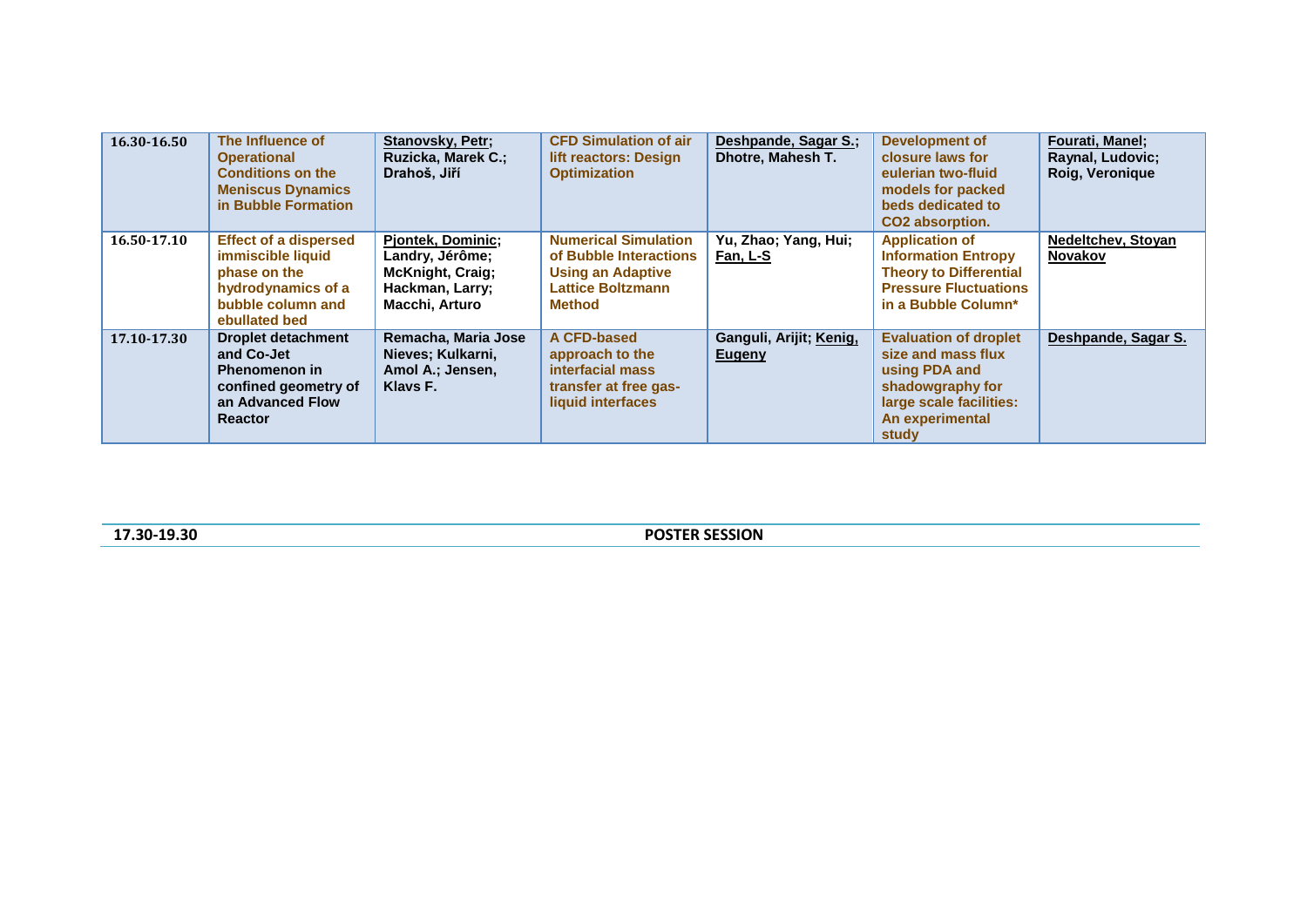| <b>DAY TWO - 28 JUNE 2011</b> |                                                                                                                                                                                                                                                                        |                                                                  |                                                                                                                                                                      |                                                                                    |                                                                                                                                                                                                                                           |                                                                                                       |
|-------------------------------|------------------------------------------------------------------------------------------------------------------------------------------------------------------------------------------------------------------------------------------------------------------------|------------------------------------------------------------------|----------------------------------------------------------------------------------------------------------------------------------------------------------------------|------------------------------------------------------------------------------------|-------------------------------------------------------------------------------------------------------------------------------------------------------------------------------------------------------------------------------------------|-------------------------------------------------------------------------------------------------------|
| 9.00-9.50                     |                                                                                                                                                                                                                                                                        |                                                                  | Plenary Lecture - "Hybrid Simulation of Gas-Liquid and Gas-Liquid-Solid Bubbly Flows in Bubble Columns", Akio Tomiyama, Kobe                                         | <b>University, Japan</b>                                                           |                                                                                                                                                                                                                                           |                                                                                                       |
|                               |                                                                                                                                                                                                                                                                        | ROOM <sub>1</sub>                                                |                                                                                                                                                                      | <b>ROOM 2</b>                                                                      |                                                                                                                                                                                                                                           | <b>ROOM3</b>                                                                                          |
| 10.00-10.20                   | <b>Microfluidic Gas-</b><br><b>Liquid Segmented</b><br>Flow: Generation,<br><b>Stability and</b><br><b>Experimental Mixing</b><br><b>Evaluation</b>                                                                                                                    | <b>Boskovic, Dusan;</b><br>Panic, Slobodan;<br>Loebbecke, Stefan | <b>CFD and experimental</b><br>studies of reactive<br>pulsing flow in<br>environmentally-<br>based trickle-bed<br><b>reactors</b>                                    | Lopes, Rodrigo JG;<br>Quinta-Ferreira, Rosa<br>M                                   | <b>Potential of ionic</b><br>liquids for VOC<br>biodegradation in a<br>two-liquid phase<br>system                                                                                                                                         | Quijano, Guillermo;<br><b>Couvert, Annabelle;</b><br>Amrane, Abdeltif                                 |
| 10.20-10.40                   | <b>The Evaluation of</b><br><b>Scale-up Procedures</b><br>in GL and GLS<br><b>Mechanically Agitated</b><br><b>Vessels</b>                                                                                                                                              | Jafari, Rouzbeh;<br>Chaouki, Jamal;<br><b>Tanguy, Philippe</b>   | <b>Numerical</b><br>investigation of the<br>drag force on bubbles<br>in bubble swarms                                                                                | Roghair, Ivo; van Sint<br>Annaland, Martin;<br><b>Kuipers, Hans</b>                | <b>Development of</b><br><b>Microbubble Aerator</b><br>for Waste Water<br><b>Treatment Using</b><br><b>Aerobic Activated</b><br><b>Sludge</b>                                                                                             | Terasaka, Koichi;<br>Hirabayashi, Ai;<br>Nishino, Takanori;<br>Fujioka, Satoko;<br>Kobayashi, Daisuke |
| 10.40-11.00                   | <b>Quantifying SGS</b><br><b>Turbulent dispersion</b><br>force and its effect<br>using One-equation<br>sub-grid scale (SGS)<br><b>Euler-Euler large</b><br>eddy simulation<br>(EELES) Model in a<br>Gas-Liquid, a Liquid-<br><b>Liquid and a Solid-</b><br>Gas system. | <b>Tabib, Mandar</b><br>Vasudeo; Schwarz,<br><b>Philip</b>       | Two phase natural<br>convection: CFD<br><b>Simulations and PIV</b><br>measurement                                                                                    | Gandhi, M. S.; Sathe,<br>M. J.; Joshi, J. B.                                       | <b>Dynamics of Drop</b><br><b>Impact and Spreading</b><br>on Inclined Surfaces                                                                                                                                                            | Varun Kumar, V.;<br>Buwa, Vivek V.                                                                    |
| 11.00-11.30                   |                                                                                                                                                                                                                                                                        |                                                                  |                                                                                                                                                                      | Coffee break                                                                       |                                                                                                                                                                                                                                           |                                                                                                       |
| 11.30-11.50                   | <b>Motion of Single</b><br><b>Ellipsoidal Bubble in</b><br><b>Co-Current and</b><br><b>Counter-Current</b><br><b>Shear Flow:</b><br><b>Experiments and CFD</b>                                                                                                         | Kulkarni, Amol<br><b>Arvindrao</b>                               | <b>Numerical</b><br>investigation of the<br>drag closure for<br>bubbles in bubble<br><b>swarms</b>                                                                   | Lau, Yuk Man; Deen,<br><b>Niels; Kuipers, Hans</b>                                 | <b>Heat transfer in Three</b><br>- Phase(G/L/S)<br><b>Circulating Fluidized</b><br><b>Beds with Low</b><br><b>Surface Tension</b><br><b>Media</b>                                                                                         | Lim, D. H.; Jang, J. H.;<br>Kang, Y.; Jung, H.;<br>Kim, W. H.; Kim, S. D.                             |
| 11.50-12.10                   | <b>Solid Suspension and</b><br><b>Dispersion in</b><br><b>Moderate to Dense</b><br><b>Liquid-Solid Mixing</b>                                                                                                                                                          | Jafari, Rouzbeh;<br>Chaouki, Jamal;<br><b>Tanguy, Philippe</b>   | <b>CFD ANALYSIS OF</b><br><b>ENERGY AND PHASE</b><br><b>SEPARATION IN</b><br><b>RANQUE-HILSCH</b><br><b>VORTEX TUBE AT</b><br><b>CRYOGENIC</b><br><b>TEMPERATURE</b> | Bandyopadhyay,<br>Syamalendu S.; Dutta,<br>Tanmay:<br>Sinhamahapatra,<br>Kalyan P. | <b>Gas-Liquid-Solid</b><br><b>Reactors for</b><br><b>Environment</b><br><b>Protection:</b><br><b>Remediation of</b><br><b>Phenolic Wastewaters</b><br>by Advanced<br><b>Oxidation Processes</b><br>(AOPs) at Ambient<br><b>Conditions</b> | Martins, Rui C.;<br>Quinta-Ferreira, Rosa<br>М.                                                       |
| 12.10-12.30                   | <b>Investigation of flow</b>                                                                                                                                                                                                                                           | Sathe, M J; Mathpati,                                            | <b>Measurement of liquid</b>                                                                                                                                         | Schubert, M.; Hampel,                                                              | <b>Environmental</b>                                                                                                                                                                                                                      | Rossi, André F.;                                                                                      |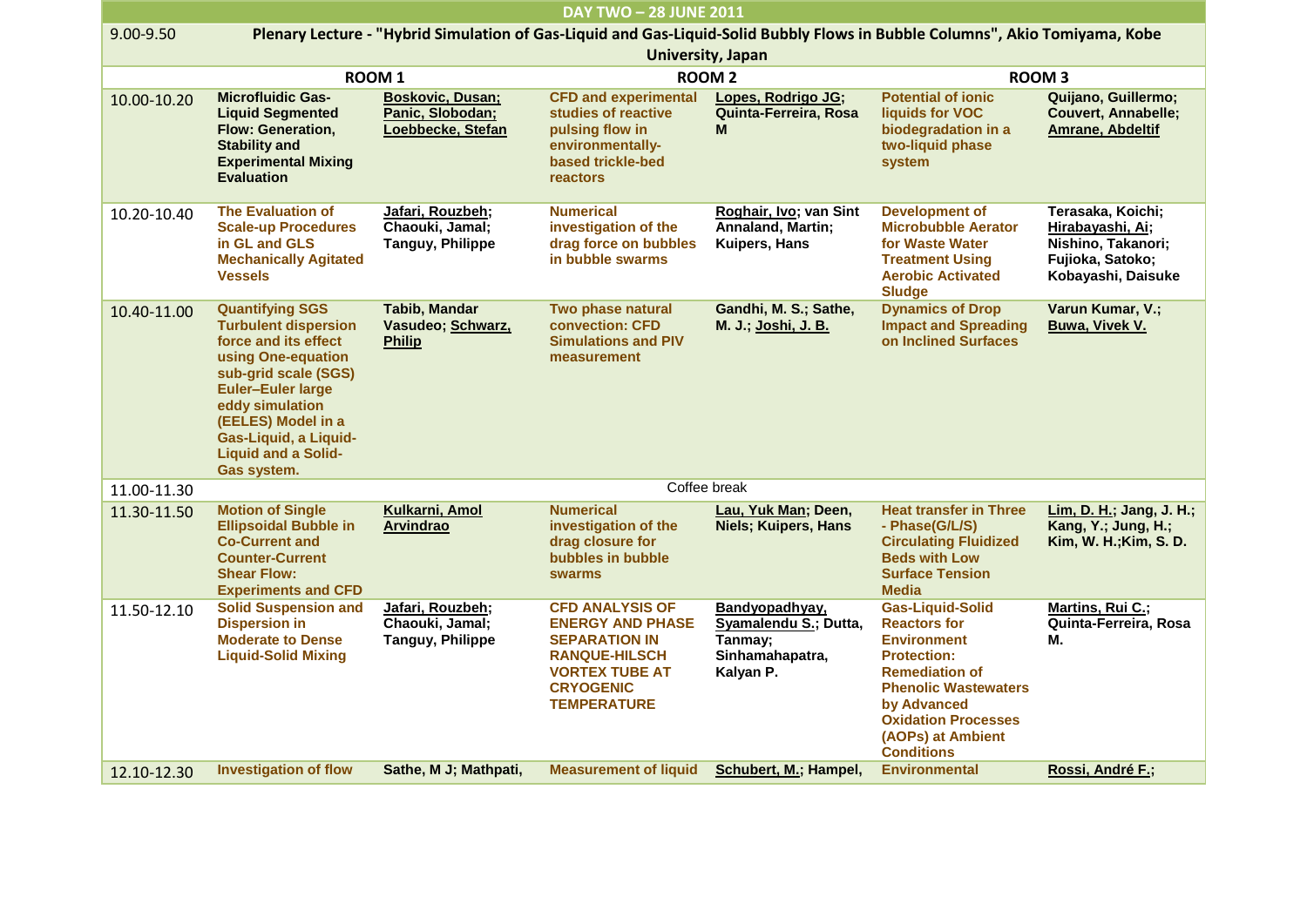|             | structures and<br>transport phenomena<br>in bubble columns<br>using particle image<br>velocimetry and<br>miniature pressure<br><b>sensors</b>                                                                                                       | C S; Joshi, J B                                                                                        | distributions in<br>separation columns                                                                                             | <b>U.; Kenig, E. Y.;</b><br>Grünewald, M.                                                                                                                                                                                                                    | <b>Heterogeneous</b><br><b>Fenton using ceria</b><br>based solid catalysts:<br>effect of the<br>calcination<br>temperature in the<br>process efficiency.                                        | Martins, Rui C.;<br>Amaral-Silva, Nuno;<br>Quinta-Ferreira, Rosa<br>М.                                       |
|-------------|-----------------------------------------------------------------------------------------------------------------------------------------------------------------------------------------------------------------------------------------------------|--------------------------------------------------------------------------------------------------------|------------------------------------------------------------------------------------------------------------------------------------|--------------------------------------------------------------------------------------------------------------------------------------------------------------------------------------------------------------------------------------------------------------|-------------------------------------------------------------------------------------------------------------------------------------------------------------------------------------------------|--------------------------------------------------------------------------------------------------------------|
| 12.30-14.00 |                                                                                                                                                                                                                                                     |                                                                                                        |                                                                                                                                    | Lunch                                                                                                                                                                                                                                                        |                                                                                                                                                                                                 |                                                                                                              |
| 14.00-14.50 |                                                                                                                                                                                                                                                     |                                                                                                        |                                                                                                                                    | Plenary Lecture - "Some aspects of bubbly flows dynamics as revealed by advanced measuring techniques combined with hybrid<br>modeling", Alain Cartellier, LEGI (Laboratoire des Ecoulements Géophysiques et Industriels), CNRS- Grenoble University, France |                                                                                                                                                                                                 |                                                                                                              |
| 15.00-15.20 | <b>Engineering Adhesive</b><br><b>Biocatalytic Coatings</b><br>for Microbial<br><b>Microchannel</b><br><b>Bioreactors for High</b><br><b>Intensity Chiral</b><br><b>Oxidations</b>                                                                  | <b>Fidaleo, Marcello;</b><br>Flickinger, Michael C.                                                    | <b>Mass transfer in a</b><br>dense bubble swarm.                                                                                   | <b>Colombet, Damien;</b><br>Legendre, Dominique;<br>Cockx, Arnaud;<br><b>Guiraud, Pascal;</b><br>Risso, Frederic;<br><b>Cazin, Sebastien;</b><br>Daniel, Claude;<br><b>Galinat, Sophie</b>                                                                   | <b>Kinetic model of NOx</b><br>ozonation and its<br>experimental<br>verification                                                                                                                | Ledakowicz,<br>Stanislaw; Skalska,<br>Kinga; Miller, Jacek S.                                                |
| 15.20-15.40 | A multiscale approach<br>for studying an<br>anaerobic multiphase<br>bioreactor                                                                                                                                                                      | Zhang, Jinbai; Poncin,<br>Souhila; Wu, Jing; Li,<br>Huai Z                                             | <b>New insights into</b><br>gas/liquid textures in<br>rotating solid foams                                                         | Schubert, M.;<br>Bieberle, A.; Hampel,<br>U.; Tschentscher, R.;<br>Nijhuis, T. A.; van der<br>Schaaf, J.; Schouten,<br>J.C.                                                                                                                                  | <b>Destruction of</b><br>chlorinated organics<br>by hydrotreatment<br>using Ru/TiO2<br>catalyst                                                                                                 | Dussa, Vikramkumar<br>S.; Vaidya, Prakash D.                                                                 |
| 15.40-16.00 | <b>DECOUPLING OF</b><br><b>OXYGEN TRANSFER</b><br><b>AND POWER</b><br><b>DISSIPATION FOR</b><br>THE STUDY OF THE<br><b>PRODUCTION OF</b><br><b>PRISTINAMYCINS BY</b><br><b>STREPTOMYCES</b><br><b>PRISTINAESPIRALIS</b><br><b>IN SHAKING FLASKS</b> | Nasir, Mehmood; Eric,<br>Olmos; Jochen,<br>Büchs; Jean-Louis,<br>Goergen; Stéphane,<br><b>Delaunay</b> | <b>DIRECT</b><br><b>MEASUREMENT OF</b><br><b>MASS TRANSFER</b><br><b>AROUND A SINGLE</b><br><b>BUBBLE BY MICRO-</b><br><b>PLIF</b> | François, Jessica;<br>Dietrich, Nicolas;<br><b>Cockx, Aarnaud</b>                                                                                                                                                                                            | <b>ABSORPTION OF</b><br><b>CARBON DIOXIDE IN</b><br><b>PIPERAZINE</b><br><b>ACTIVATED</b><br><b>CONCENTRATED</b><br><b>AQUEOUS 2-AMINO-</b><br>2-METHYL-1-<br><b>PROPANOL</b><br><b>SOLVENT</b> | Bandyopadhyay,<br>Syamalendu S.; Dash,<br><b>Sukanta Kumar;</b><br>Samanta, Arunkumar;<br>Samanta, Amar Nath |
| 16.00-16.20 | <b>Residence Time</b><br><b>Distribution</b><br><b>Measurements in a</b>                                                                                                                                                                            | Essadki, Abdelhafid                                                                                    | <b>Experimental</b><br>investigations of lift<br>force acting on                                                                   | Rabha, Swapna S.;<br>Buwa, Vivek V.                                                                                                                                                                                                                          | <b>Foaming</b><br><b>Characteristics of</b><br><b>Industrial Amine</b>                                                                                                                          | Al Taweel, Adel M.;<br>Kiest, Brian; Xue,<br>Yan; Rafi, M. S.;                                               |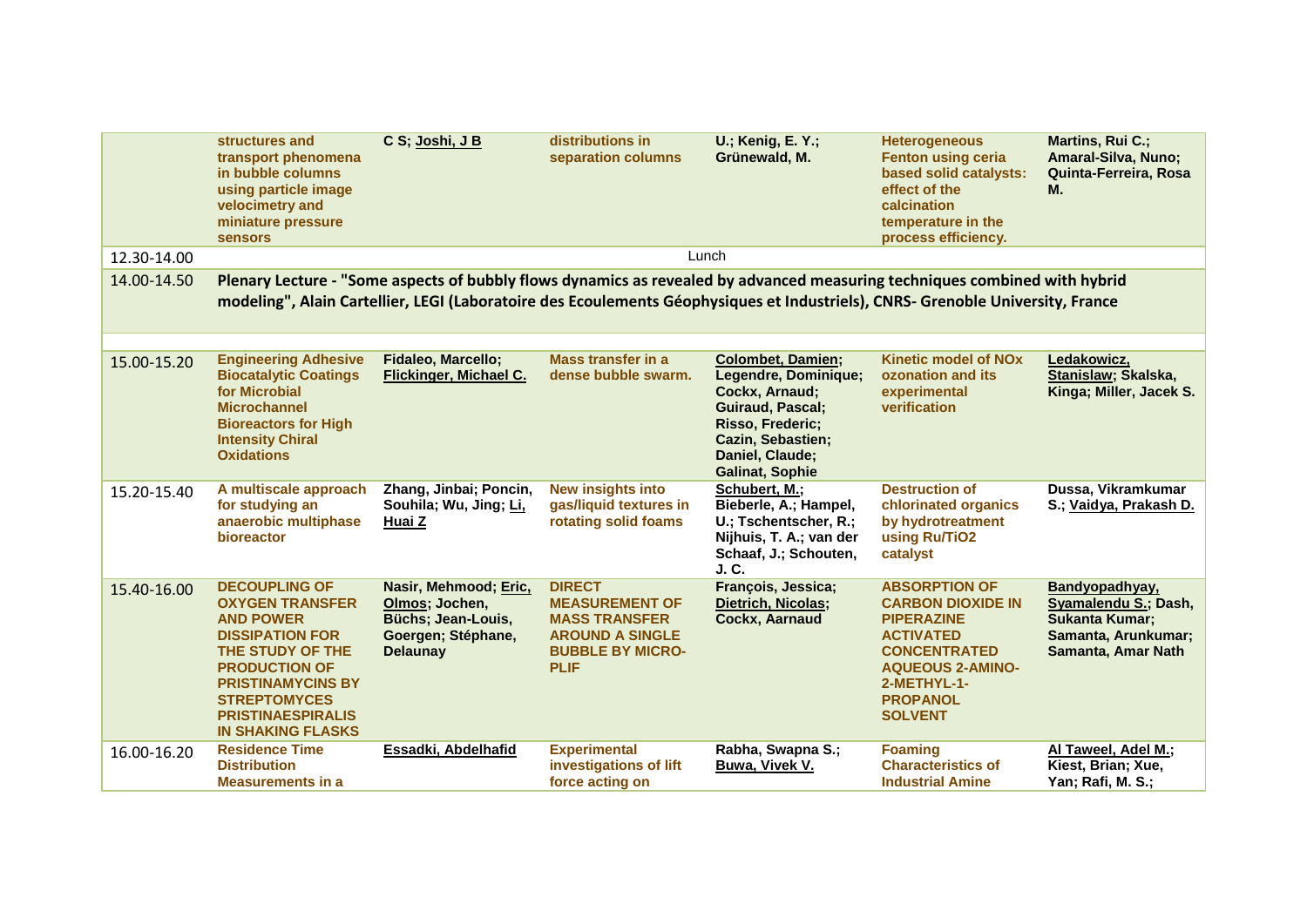|             | <b>External-loop Airlift</b><br><b>Reactor: Study of the</b><br>hydrodynamic of the<br>liquid circulation<br>induced by the<br>hydrogen bubbles. | single/multiple<br>bubbles rising in<br>sheared liquids | <b>Scrubbing Streams</b> | <b>Boucher, Heather:</b><br>Odedra, Dilip |
|-------------|--------------------------------------------------------------------------------------------------------------------------------------------------|---------------------------------------------------------|--------------------------|-------------------------------------------|
| 16.20-16.40 |                                                                                                                                                  |                                                         |                          |                                           |
| 16.40-17.00 |                                                                                                                                                  | Coffee break                                            |                          |                                           |

**17.00-18.30 POSTER SESSION**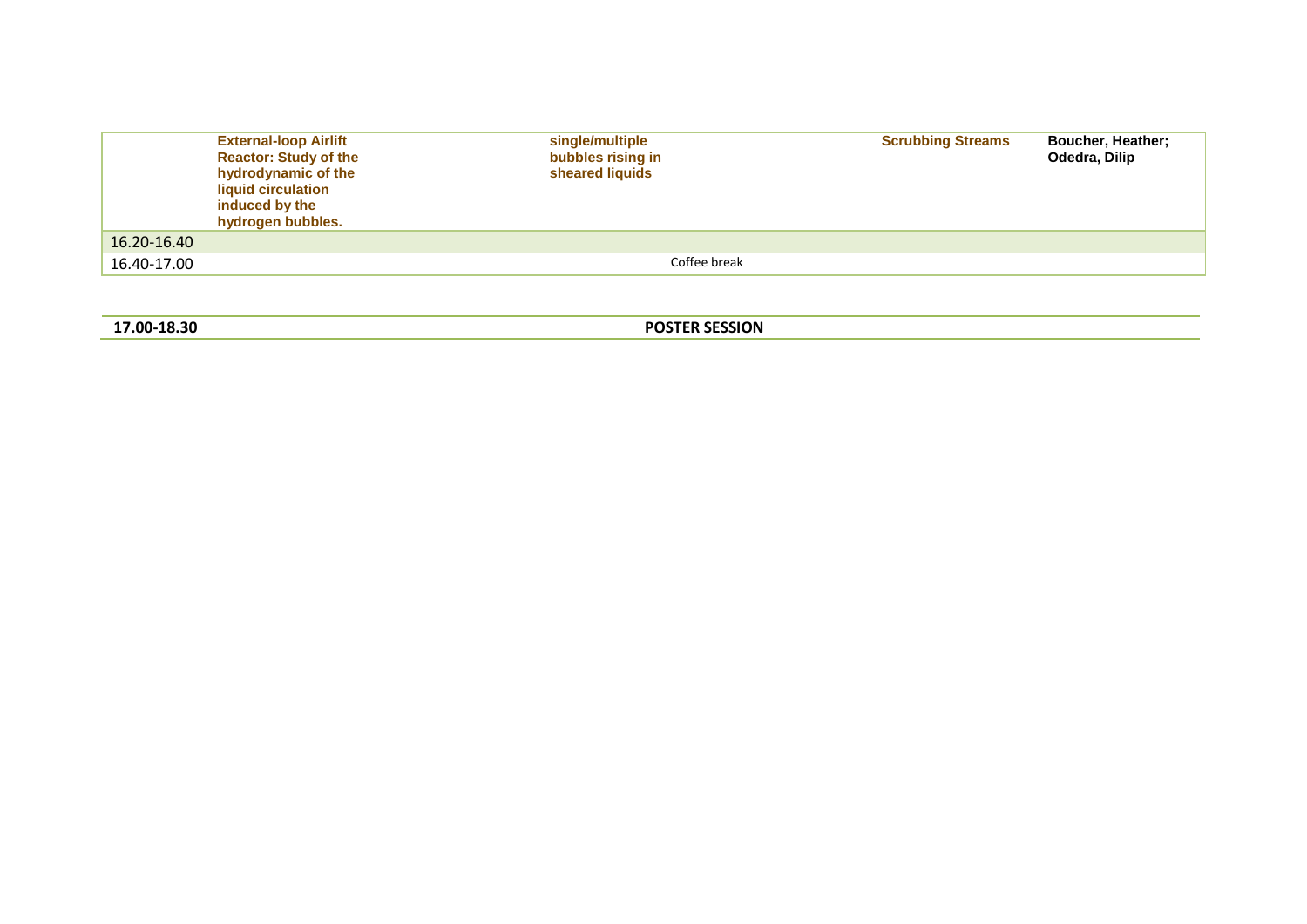| <b>DAY THREE - 29 JUNE 2011</b> |                                                                                                                                                                  |                                                                                                         |                                                                                                                                                                 |                                                                                                                                                                                                                         |
|---------------------------------|------------------------------------------------------------------------------------------------------------------------------------------------------------------|---------------------------------------------------------------------------------------------------------|-----------------------------------------------------------------------------------------------------------------------------------------------------------------|-------------------------------------------------------------------------------------------------------------------------------------------------------------------------------------------------------------------------|
| 9.00-9.50                       |                                                                                                                                                                  |                                                                                                         |                                                                                                                                                                 | Plenary Lecture - "Inventing multiphase flow systems at pilot and microreactor scales", Malcolm Mackley, Department of Chemical<br>Engineering and Biotechnology, University of Cambridge, Cambridge, UK NORMAN EPSTEIN |
| 10.00-10.20                     | An experimental<br>study of gas void<br>fraction in dilute<br>alcohol solutions in<br>annular gap bubble<br>columns using a four-<br>point conductivity<br>probe | Aloufi, Fahd<br>Mahboob; Rielly,<br>Chris D.; Cumming,<br>lain W.                                       | <b>Global gas/liquid/solid</b><br>volumetric mass<br>transfer coefficients<br>in a single pellet<br>string reactor                                              | <b>Rolland, Matthieu;</b><br>Hipolito, Ana; Boyer,<br>Christophe; de<br><b>Belefon, Claude</b>                                                                                                                          |
| 10.20-10.40                     | <b>EXPERIMENTAL</b><br><b>CARACTERIZATION</b><br><b>OF COUNTER-</b><br><b>CURRENT LIQUID-</b><br><b>GAS FLOWS OVER</b><br><b>CORRUGATED</b><br><b>SURFACES</b>   | Vitry, Youen;<br>Rouzineau, David;<br>Meyer, Michel;<br>Prevost, Michel                                 | <b>Experimental Analysis</b><br>of Local Turbulence in<br><b>Bubble Column</b><br><b>Reactors</b>                                                               | Kulkarni, Amol<br>Arvindrao                                                                                                                                                                                             |
| 10.40-11.00                     | <b>Ultrafast tomography</b><br>for multiphase flow<br>measurement in<br>process applications                                                                     | Hampel, U.; Fischer,<br>F.; Bieberle, M.;<br>Schubert, M.                                               | <b>MULTIPHASE</b><br><b>FLOW DYNAMICS</b><br><b>IN STRUCTURED</b><br><b>PACKINGS FOR</b><br><b>TUBE REACTORS</b>                                                | Vervloet, David;<br>Nijenhuis, John; Van<br>Ommen, J. Ruud;<br>Kapteijn, Freek                                                                                                                                          |
| 11.00-11.30                     |                                                                                                                                                                  |                                                                                                         |                                                                                                                                                                 | Coffee break                                                                                                                                                                                                            |
| 11.30-11.50                     | <b>APPLICATION OF</b><br><b>THE RADIOACTIVE</b><br><b>PARTICLE TRACKING</b><br><b>TECHNIQUE TO</b><br><b>PILOT PLANT SCALE</b><br><b>VESSELS</b>                 | Upadhyay, Rajesh;<br>Pant, Harish J.;<br>Sharma, V. K.; Roy,<br>Shantanu                                | <b>Reactive distillation</b><br>for selectivity<br>improvement in<br>multiple reaction<br>systems: An<br>experimental and<br>theoretical study                  | Keller, Tobias;<br>Holtbrügge,<br>Johannes; Górak,<br>Andrzej                                                                                                                                                           |
| 11.50-12.10                     |                                                                                                                                                                  |                                                                                                         | <b>Heat Transfer in</b><br><b>Trickle Bed Column</b><br>with Constant and<br><b>Modulated Feed</b><br>Temperature:<br><b>Experiments and</b><br><b>Modeling</b> | Stüber, Frank; Habtu,<br>Nigus; Ayude, Maria<br>Alejandra; Haure,<br>Patricia; Font, Josep;<br>Fortuny, Agusti;<br>Bengoa, Christophe;<br>Fabregat, Azael                                                               |
| 12.10-12.30                     | <b>Ultrafast X-ray</b><br>computed<br>tomography of gas-<br>solid fluidized beds                                                                                 | <b>Bieberle, Martina;</b><br>Fischer, Frank; Menz,<br>Hans-Jürgen; Mayer,<br>Hans-Georg; Hampel,<br>Uwe | <b>BIOPROCESS</b><br><b>INTENSIFICATION:</b><br><b>ENHANCED PHA</b><br><b>PRODUCTION USING</b><br><b>POROUS MESH</b><br><b>IMPELLERS</b>                        | Boodhoo, Kamelia;<br>Cartwright, Craig;<br>Cooper, Jerry                                                                                                                                                                |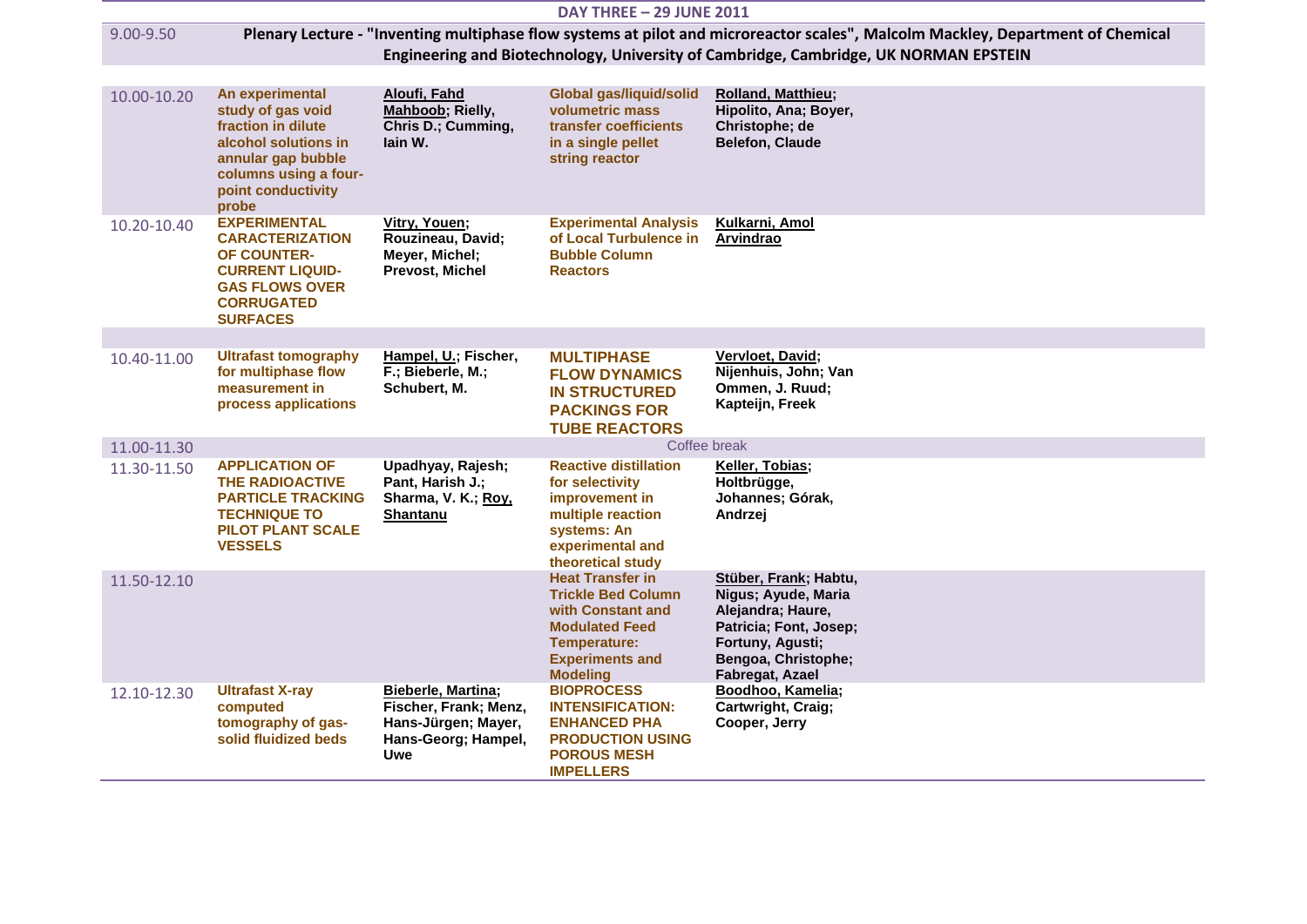| 12.30-13.00 | <b>CLOSING SESSION</b> |
|-------------|------------------------|
| 13.00-14.00 | <b>LUNCH</b>           |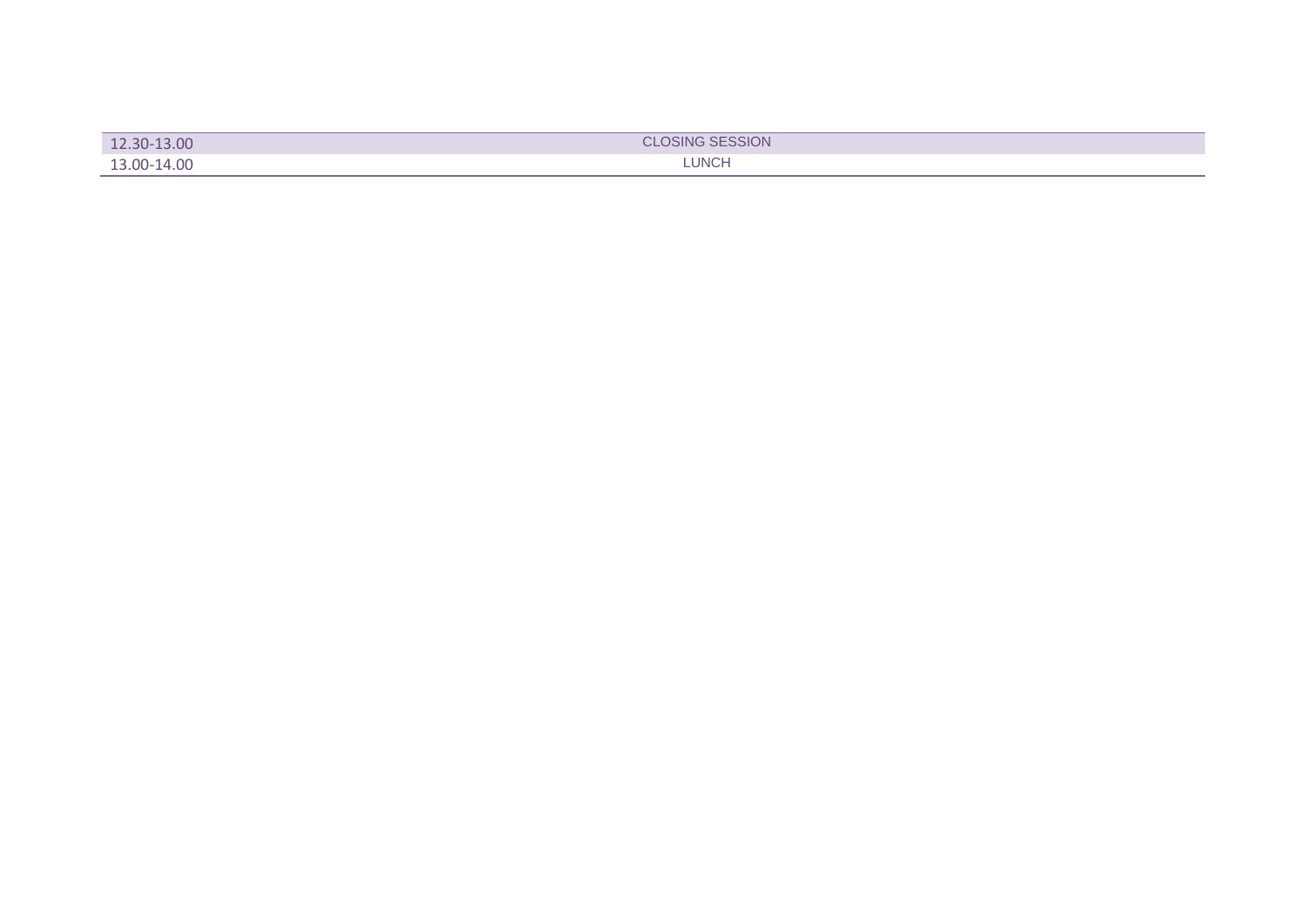## **POSTER PRESENTATIONS**

**Gas-Liquid and Gas-Liquid-Solid Transport Phenomena**

| 1.1 Simulation of the gas-liquid CO2 absorption in alkaline aqueous solutions from partially<br>contaminated spherical bubbles and ellipsoidal clean bubbles | Wylock, Christophe Etienne; Larcy, Aurélie; Colinet, Pierre;<br>Cartage, Thierry; Haut, Benoît |
|--------------------------------------------------------------------------------------------------------------------------------------------------------------|------------------------------------------------------------------------------------------------|
| 1.2 Numerical Investigation of Multicomponent Diffusion in Porous Pellets for Sorption-Enhanced<br><b>Steam Methane Reforming and Desorption Process</b>     | Rout, Kumar Ranjan; Nayak, Ameeya Kumar; Jakobsen,<br><b>Hugo Atle</b>                         |
| 1.3 Effect of the bubble characteristics on the validity of transition concentration for coalescence<br>behaviour of electrolyte solutions                   | Orvalho, Sandra; Ruzicka, Marek C.                                                             |
| <b>1.4 GENERALIZED APPROACH FOR HYDRODYNAMIC SIMILITUDE OF COUNTER-CURRENT GAS-</b><br><b>LIQUID FLOWS IN EXTREME CONDITION</b>                              | Vitry, Youen; Rouzineau, David; Meyer, Michel; Prevost,<br><b>Michel</b>                       |
| 1.5 Experimental and theoretical study of bubble interactions with the solid surface                                                                         | Vobecká, Lucie; Zedníková, Maria; Vejrazka, Jiri; Ruzicka,<br>Marek C.                         |
| 1.6 Mass transfer in static mixers                                                                                                                           | Toader, Adrian Robert; Hamersma, Peter J.; Mudde, Robert<br>F.<br><b>Toader, Adrian Robert</b> |
| 1.7 CFD simulation of vertical two phase pipe flow                                                                                                           | Deshpande, Gouri S.; Deshpande, Sagar S.; Dhotre, Mahesh<br>Τ.                                 |
| 1.8 Hydrodynamics and mass transfer properties of micro-bubbles in a bubble column                                                                           | Muroyama, Katsuhiko; Sanda, Takahiro; Oka, Yuji; Fujiki,<br>Ryota; Kubo, Shohei                |
| 1.9 Drag coefficient in suspensions of spherical gas bubbles.                                                                                                | Giliissen, Jurriaan; Sundaresan, Sankaran; Van den Akker,<br>Harrie                            |
| 1.10 Patterns formation in sedimentary deposit                                                                                                               | Kulaviak, L.; Hladil, J.; Ruzicka, M.; Drahos, J.                                              |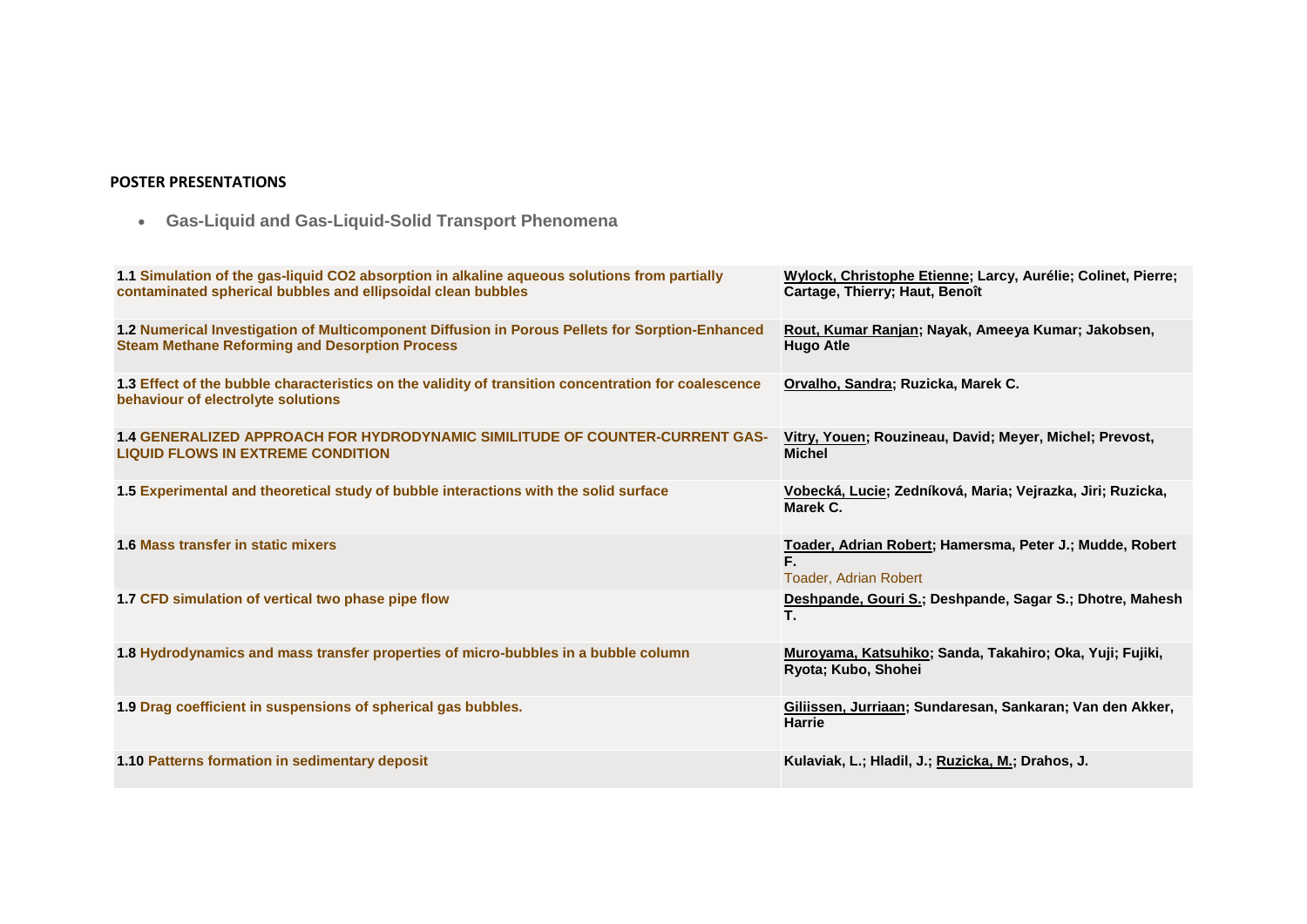| 1.11 Effect of orifice diameter in CO2-water mass transfer in an oscillatory baffled column                                                  | Pereira, F M; Mackley, M R; Sousa, D Z; Alves, M M; Reis, N                                                                                    |
|----------------------------------------------------------------------------------------------------------------------------------------------|------------------------------------------------------------------------------------------------------------------------------------------------|
| 1.12 Comparative analysis of the absorption of CO2 in aqueous solutions of single and blended<br>alkanolamines. Influence of thermal effects | La Rubia García, Maria Dolores; Camacho Rubio, Fernando;<br>Pacheco Reyes, Rafael; Sánchez Villasclaras, Sebastián;<br>López García, Ana Belén |

 **Classical Multiphase Reactors: Packed and Trickle Beds, Bubble Columns, Three Phase Slurry and Fluidized Bed Reactors, Stirred Tank Reactors**

| 2.1 Using image analysis technique for individual characterization of kL and a in multiphase<br>reactors                                         | Ferreira, António; Pereira, Graça; Rocha, Fernando;<br>Teixeira, José                                  |
|--------------------------------------------------------------------------------------------------------------------------------------------------|--------------------------------------------------------------------------------------------------------|
| 2.2 Modeling stochastic effects of random packing in reactors                                                                                    | Rolland, Matthieu; Pascal, Benjamin                                                                    |
| 2.3 Synthesis of Dimethyl Ether (DME) by Catalytic Distillation                                                                                  | Zhigang, Lei; Zhiwu, Zou; Biaohua, Chen                                                                |
| 2.4 Effect of electrolytes on mass transfer and hydrodynamics in bubble column operated in<br>homogeneous and heterogeneous conditions           | Fialova, Marie; Orvalho, Sandra; Zednikova, Maria; Drahos,<br>Jiri; Ruzicka, Marek C.                  |
| 2.5 Investigations of local heat transfer and hydrodynamics in bubble column with internal heat<br>transfer surface                              | Prakash, Anand; Jhawar, Anil Kumar                                                                     |
| 2.6 Dynamics of oxygen absorption in bubble column reactors: hydrodynamic characterization by<br>compartmental models vs axial dispersion model. | Cardona, Salvador C.; Navarro-Laboulais, Javier; Valiente,<br>Sonia; García-Cantó, Mónica              |
| 2.7 Modeling of a Bubble Column Slurry Reactor for Hydrogenolysis of Polyols                                                                     | Torres, Arely Alejandra; Roy, Debdut S; Subramaniam, Bala;<br>Chaudhari, Raghunath Vitthal             |
| 2.8 Experimental trickle bed reactor optimization for hydrogen peroxide direct synthesis                                                         | Biasi, Pierdomenico; Menegazzo, Federica; Pinna,<br>Francesco; Eränen, Kari; Canu, Paolo; Salmi, Tapio |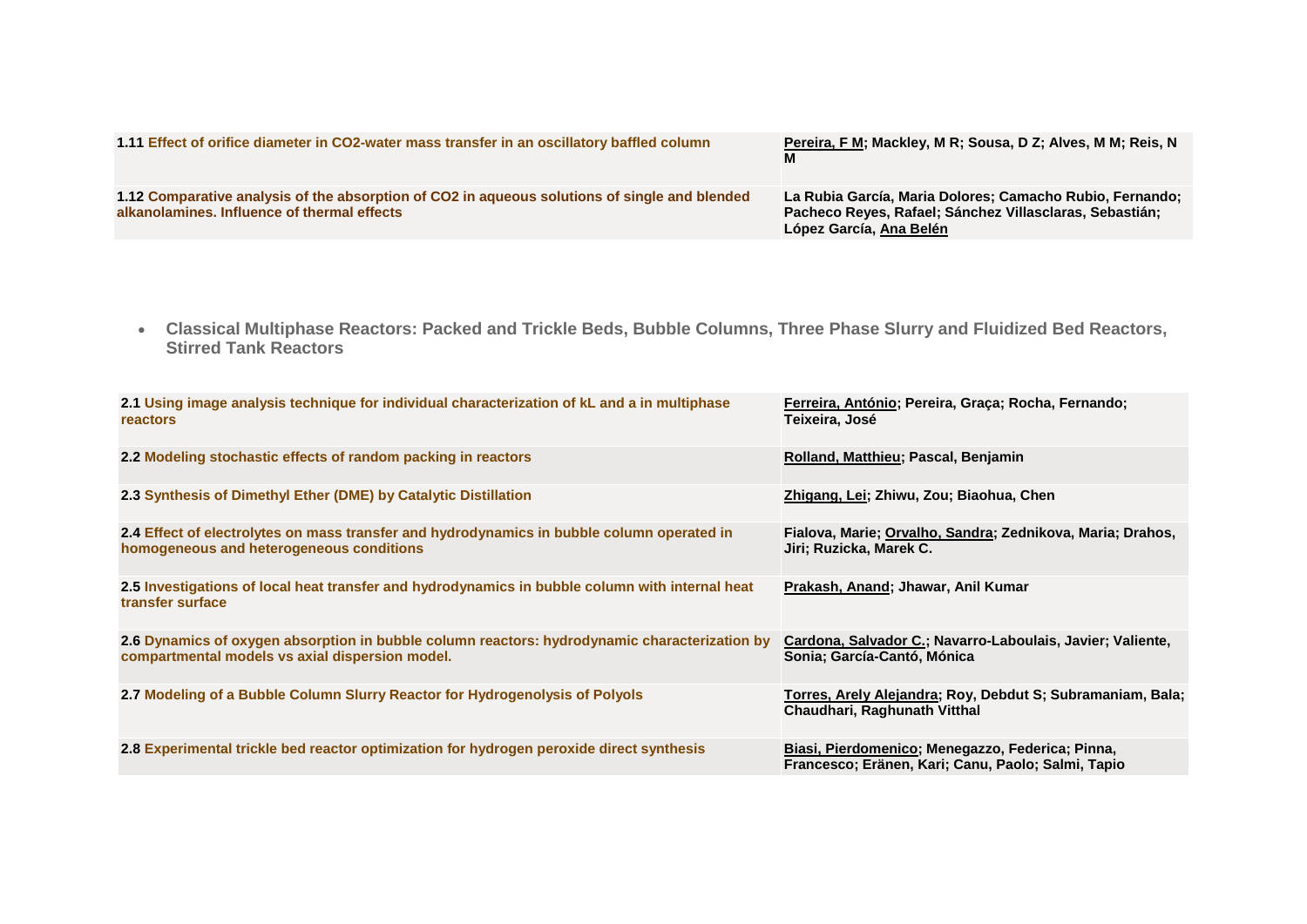| 2.9 Numerical simulation of a fluidized bed reactor and validation of Eulerian-based model for the<br>ozonation of high-strength phenolic wastewaters | Lopes, Rodrigo JG; Quinta-Ferreira, Rosa M                                         |
|-------------------------------------------------------------------------------------------------------------------------------------------------------|------------------------------------------------------------------------------------|
| 2.10 Catalytic conversion of synthesis to higher hydrocarbons over a CuO-CoO-Cr2O3 catalyst<br>mixed with ZSM-5                                       | Pant, Kamal Kishore; Mohanty, Pravakar; Majhi, Sachchit                            |
| 2.11 Performances of three-phase continuous loop reactors Used for Direct Coal Liquefaction<br>Process (I): Liquid Side Mass Transfer                 | Zhang, Xiaodong; Gu, Kuiging; Liu, Hui; Lei, Zhigang; Li,<br>Hongxing; Li, Jianwei |
| 2.12 Performances of three-phase continuous loop reactors Used for Direct Coal Liquefaction<br>Process (II): Axial Dispersion of Liquid Phase         | Zhang, Xiaodong; Gu, Kuiqing; Liu, Hui; Lei, Zhigang; Li,<br>Hongxing; Li, Jianwei |
| 2.13 Direct conversion of methane to liquid hydrocarbons over bi-functional bimetallic Mo/Zn/MFI<br>catalyst                                          | Majhi, Sachchit; Mohanty, Pravakar; Pant, Kamal Kishore                            |

**Multiphase Computational Fluid Dynamics & Multi-Scale Modeling in Multiphase Chemical Reactors** 

| 3.1 Prediction of Hydrodynamics in Bench-Scale Bubble Column Using Commercial CFD<br><b>Software</b>                                                                 | Fujioka, Satoko; Yamanaka, Kenji; Funakoshi, Naoki;<br>Terasaka, Koichi; Kobayashi, Daisuke |
|----------------------------------------------------------------------------------------------------------------------------------------------------------------------|---------------------------------------------------------------------------------------------|
| 3.2 HYDRODYNAMICS OF BINARY FLUIDIZED BEDS: DEM SIMULATIONS AND EXPERIMENTAL<br><b>VALIDATION</b>                                                                    | Abhinit, Ashish; Upadhyay, Rajesh; Roy, Shantanu                                            |
| 3.3 MASS TRANSFER AND LIQUID HOLD-UP DETERMINATION IN STRUCTURED PACKING USING Haroun, Yacine; Raynal, Ludovic; legendre, Dominique<br><b>VOLUME OF FLUID METHOD</b> |                                                                                             |
| 3.4 Shear- versus wake-induced lift force on a single bubble rising in sheared liquids                                                                               | Rabha, Swapna S.; Buwa, Vivek V.                                                            |
| 3.5 Numerical simulations with CFD codes of a 2D bubble column reactor: homogeneous flow,<br>static bubble plume and oscillating bubble plume.                       | Chiva, Sergio; Perez, Jorge; Julia, Enrique; Hernandez,<br>Leonor; Vela, Antonio            |
| 3.6 From local to global modeling of airlift contactor: effect of spatial heterogeneity of gas                                                                       | Rahmani, Mohamed Ali; Chahed, Jamel; Liné, Alain                                            |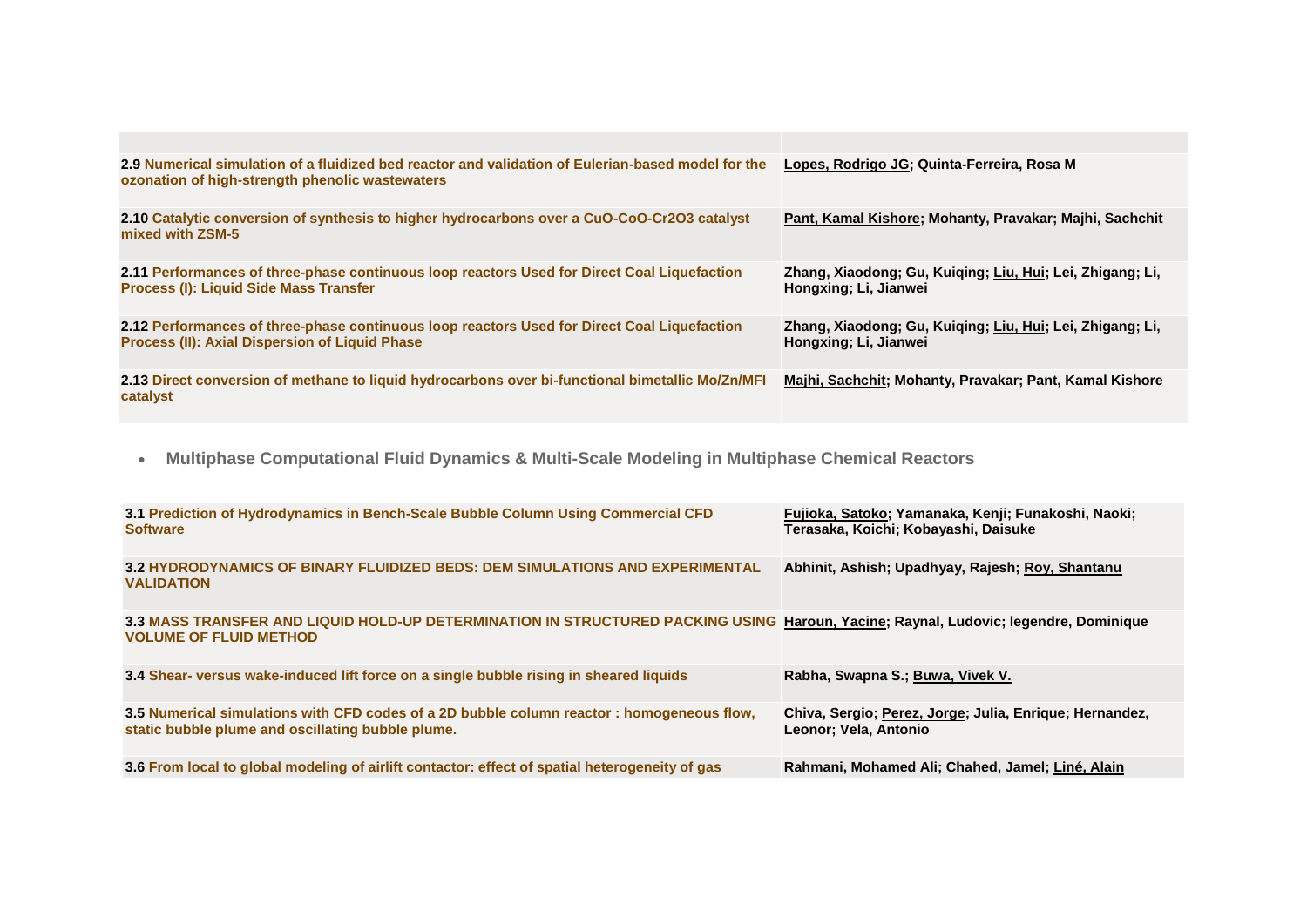| distribution                                                                       |                                                                                    |
|------------------------------------------------------------------------------------|------------------------------------------------------------------------------------|
| 3.7 Hydrodynamics of an FCC riser using energy-minimization multi-scale drag model | Shah, Milinkumar; Utikar, Ranjeet; Tade, Moses; Evans,<br>Geoffrey: Pareek, Vishnu |
| 3.8 Towards CFD of hot spots in trickle bed reactors                               | Mousazadeh, Farzad; Mudde, Robert F; Van den Akker,<br>Harry E.A                   |
| 3.9 Flow of Concentrated Suspension through Bifurcation: Numerical Simulations     | Gupta, Shubham; Singh, Anugrah; Upadhyay, Rajesh<br>Kumar                          |

**Engineering, Microfluidics** 

| 4.1 Experimental Study of Co-current Two-phase Flow in a Small Channel for Fuel Cell | Jayanti, Sreenivas; Patnaikuni, Venkata Suresh |
|--------------------------------------------------------------------------------------|------------------------------------------------|
| <b>Applications</b>                                                                  |                                                |

**Heat & Mass Transfer in Multiphase Systems**

| 5.1 Interfacial area and mass transfer in oxygen absorption in aqueous solutions of polymer +<br>surfactant system | Gómez-Díaz, Diego; Alvarez-Silva, Elena; García-Abuín,<br>Alicia; Losada, María; Navaza, José Manuel; Vidal-Tato,<br><b>Isabel</b> |
|--------------------------------------------------------------------------------------------------------------------|------------------------------------------------------------------------------------------------------------------------------------|
| 5.2 Characterization of carbon dioxide absorption in GLL systems                                                   | García-Abuín, Alicia; Belo, Isabel; Gómez-Díaz, Diego;<br>Navaza, José Manuel; Vidal-Tato, Isabel                                  |
| 5.3 DETERMINATION OF OXYGEN DIFFUSION COEFFICIENTS ON A PLANAR GAS-LIQUID<br><b>INTERFACE BY PLIF TECHNIQUE</b>    | Dietrich, Nicolas; Hebrard, Gilles                                                                                                 |
| 5.4 Oxygen absorption into stirred emulsions                                                                       | Ngo, Thanh Hai; Schumpe, Adrian; Golfinger, Nadja                                                                                  |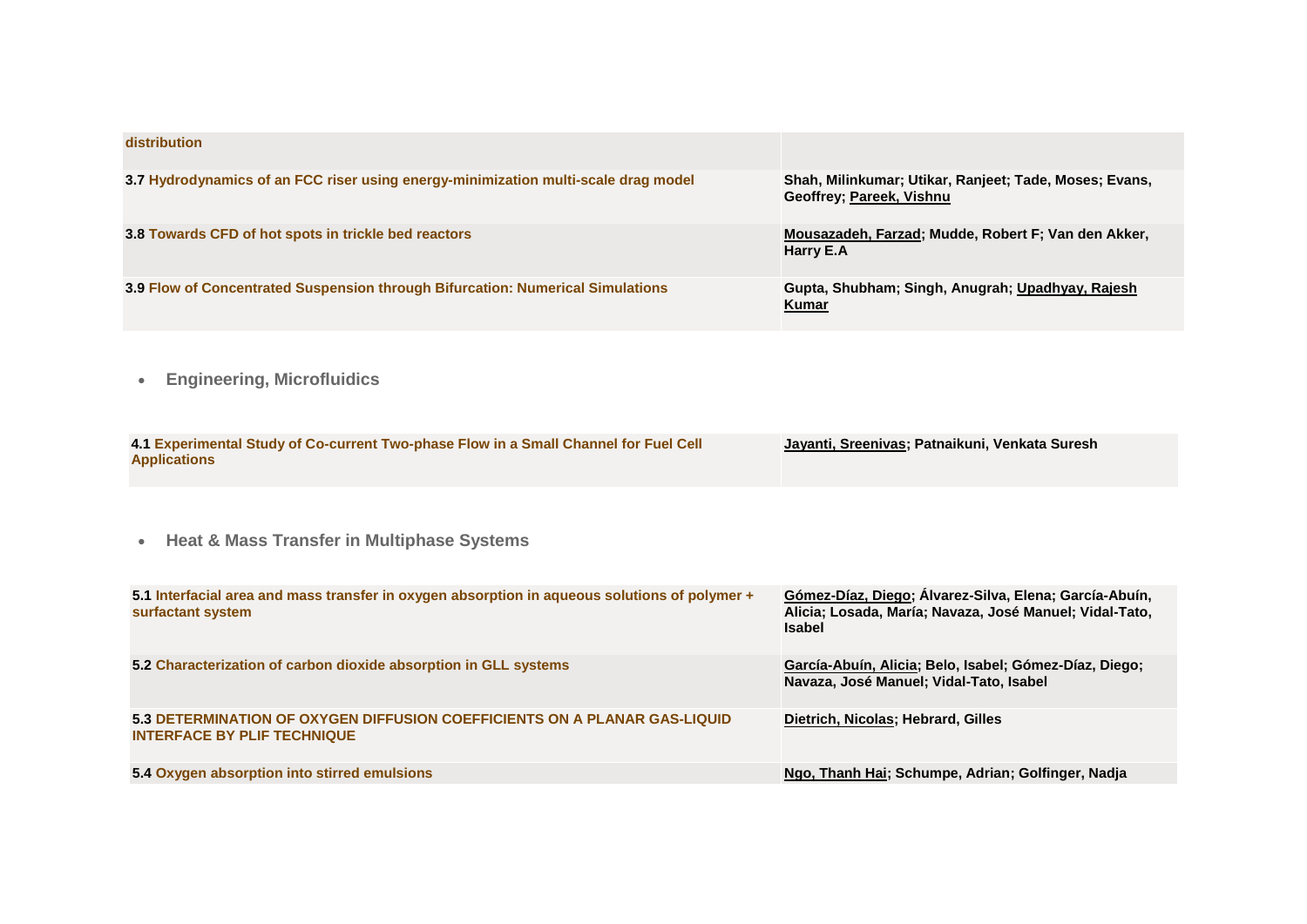| 5.5 Gas-liquid mass transfer mechanism in presence of solid nano- and micro- particles.                                                     | Kordač, Michal; Šíma, Ján; Linek, Václav                                                                                                          |
|---------------------------------------------------------------------------------------------------------------------------------------------|---------------------------------------------------------------------------------------------------------------------------------------------------|
| 5.6 Migration of species into a particle under different flow conditions                                                                    | Carella, Alfredo Raúl; Dorao, Carlos Alberto                                                                                                      |
| <b>Bioreactor Engineering for Multiphase Systems</b><br>$\bullet$                                                                           |                                                                                                                                                   |
| 6.1 VOC absorption in water/silicone oil mixtures: calculation procedure for diameter<br>determination of a packed-bed column               | Dumont, Eric; Darracq, Guillaume; Couvert, Annabelle;<br>Couriol, Catherine; Amrane, Abdeltif; Thomas, Diane;<br>Andrès, Yves; Le Cloirec, Pierre |
| 6.2 Modeling Approaches for Nanoporous Gas-Liquid-Solid Biocatalytic Coatings as<br><b>Photoabsorbers of Gas-Phase Carbon Emissions COx</b> | Flickinger, Michael C.; Mota, Manuel J. M. G.; Gosse,<br>Jimmy L.                                                                                 |
| 6.3 Use of an Organic Phase Stemming from Ballast for the Treatment of VOC in a Two Phase<br><b>Partitioning Bioreactor</b>                 | Chikh, Rebiha; Couvert, Annabelle; Ait-Amar, Hamid;<br>Amrane, Abdeltif                                                                           |
| 6.4 Fluid-dynamic considerations in photobioreactor design: Photoinhibition and<br><b>Photoadaptation</b>                                   | Merchuk, J. C.; Garcia-Camacho, Francisco; Molina-Grima,<br><b>Emilio</b>                                                                         |

**Process Intensification in Multiphase Reactors**

| 7.1 Effect of catalyst wettability on ON-OFF liquid flow modulation of a Trickle Bed Reactor. | Ayude, Maria Alejandra; Massa, Paola; Stüber, Frank; Fenoglio,<br>Rosa; Haure, Patricia |
|-----------------------------------------------------------------------------------------------|-----------------------------------------------------------------------------------------|
| 7.2 Entrainer based Reactive Distillation for 2-Ethylhexyl Acetate Synthesis                  | Patidar, Prafull; Mahajani, Sanjay M.                                                   |
| 7.3 The Gas/Liquid Dispersion Performance of a Fixed Throat Transonic Sparger                 | Ramadan, Atef M.M.; Al Taweel, Adel M.                                                  |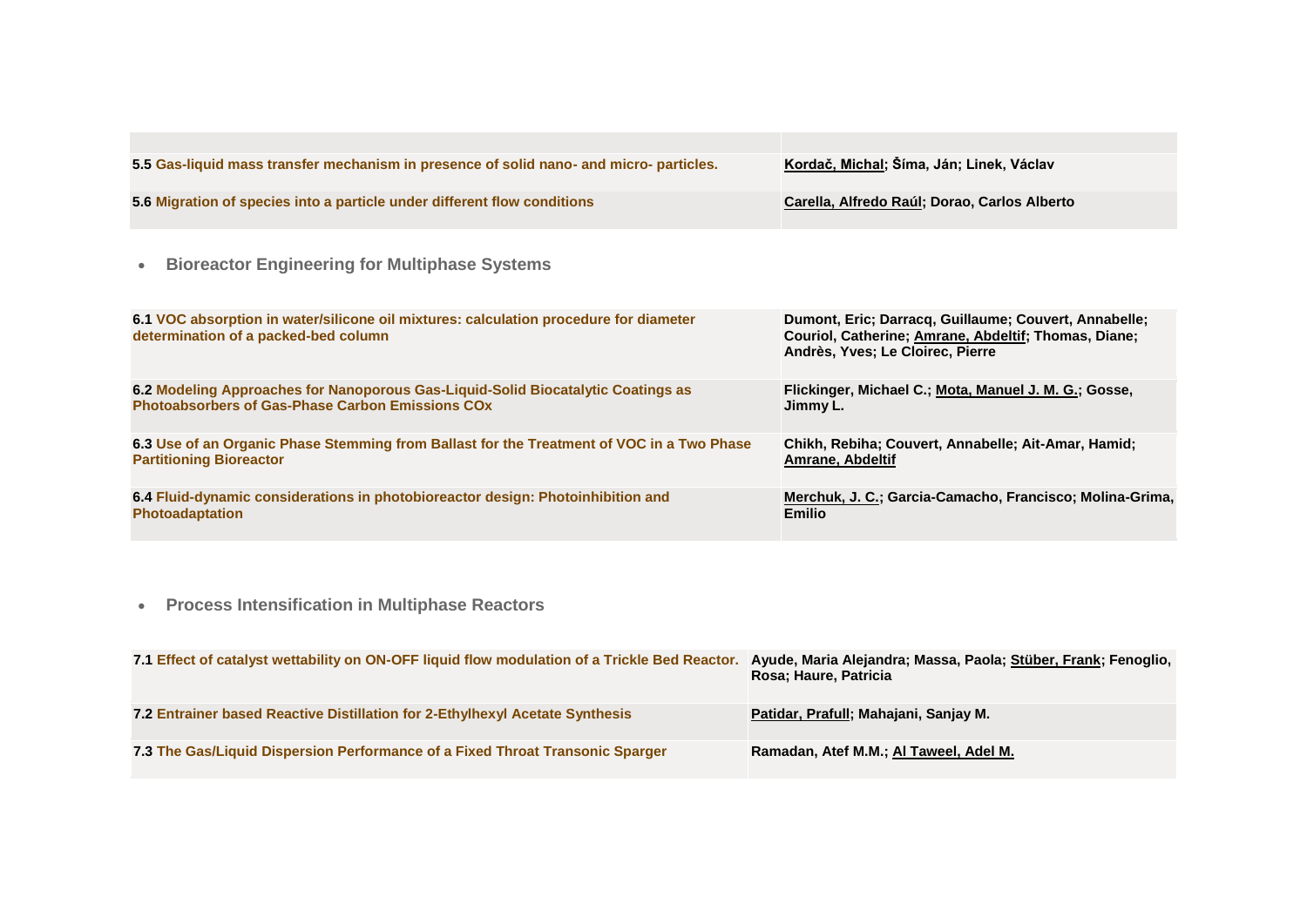**7.4 [Hydrodynamics and mass transfer properties of micro-bubbles in a bubble column](https://www.conftool.net/gls10/index.php?page=adminPapersDetails&form_id=257)** 

Muroyama, Katsuhiko; Sanda, Takahiro; Oka, Yuji; Fujiki, Ryota; Kubo, Shohei

**Non-conventional/Innovative Reactor Design**

| 8.1 PERFORMANCE OF PLUNGING JET REACTOR COUPLED WITH STIRRED TANK : PART I – SINGLE IMPELLER | Kulkarni, Anand Vasudeo; Patil, |
|----------------------------------------------------------------------------------------------|---------------------------------|
| SINGLE AND MULTIJET JET SYSTEM Abstract                                                      | Bhaskar Sudhakar                |

**Measurement and Flow Visualization Techniques for Multiphase Systems**

| 9.1 BUBBLES FORMATION UNDER A SHEAR FLOW: EXPERIMENTAL STUDIES WITH PIV                           | ietrich, Nicolas; Poncin, Souhila; Midoux, Noël; Li,                                               |
|---------------------------------------------------------------------------------------------------|----------------------------------------------------------------------------------------------------|
| <b>CHARACTERIZATION</b>                                                                           | Huai-Zhi                                                                                           |
| 9.2 Description of a new experimental technique used to study the shape and movement of gas       | Larcy, Aurélie Françoise; Dubois, Frank; Dehaeck,                                                  |
| bubbles rising in a liquid                                                                        | Sam; Baudine, Hervé; Haut, Benoît                                                                  |
| 9.3 Local experimental analysis of gas-liquid hydrodynamics in an internal loop airlift contactor | Rahmani, Mohamed Ali; Chahed, Jamel; Roig,<br>Véronique; Liné, Alain                               |
| 9.4 Measurement of local gas-phase properties using an optical probe in a three-phase systems     | Mota, André Manuel; Vicente, António A.; Teixeira,<br>José A.; Sechet, Philippe; Cartellier, Alain |
| 9.5 Tomographic measurement of liquid hold up and gas-liquid interfacial area distributions in a  | Aferka, Said; Viva, Aurora; Brunazzi, Elisabetta;                                                  |
| column packed with Mellapak Plus 752Y                                                             | Marchot, Pierre; Crine, Michel; Toye, Dominique                                                    |
| <b>Multiphase Interfacial Engineering</b><br>$\bullet$                                            |                                                                                                    |

**10.[1 Experimental determination of gas-liquid mass transfer characteristics of modular catalytic](https://www.conftool.net/gls10/index.php?page=adminPapersDetails&form_id=177) Brunazzi, Elisabetta; Viva, Aurora**